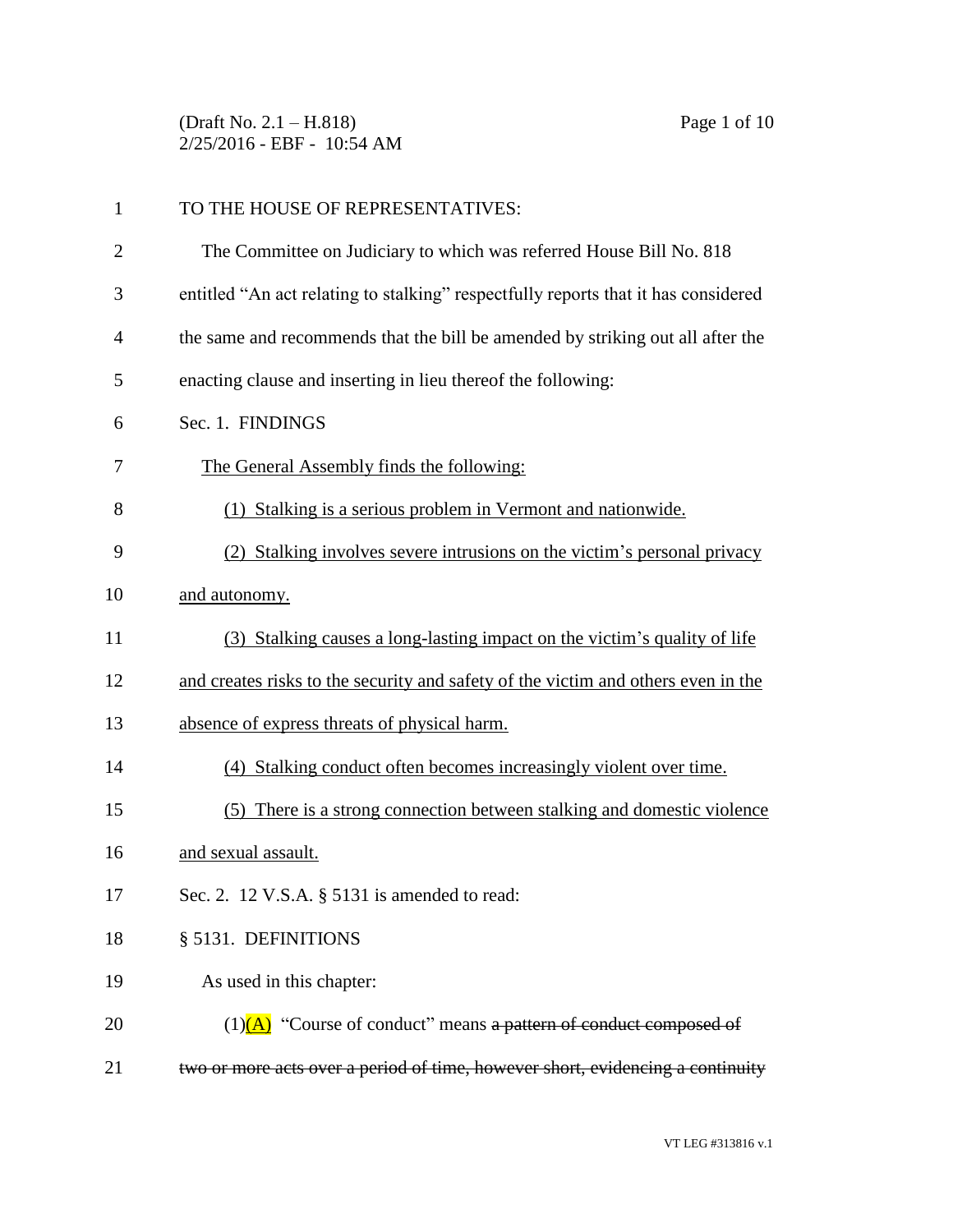(Draft No. 2.1 – H.818) Page 2 of 10 2/25/2016 - EBF - 10:54 AM

| $\mathbf{1}$   | of purpose two or more acts over a period of time, however short, in which a                |
|----------------|---------------------------------------------------------------------------------------------|
| $\overline{2}$ | person follows, monitors, observes, surveils, or threatens/makes threats to or              |
| 3              | about <del>, or communicates to or about</del> , another person, or interferes with another |
| $\overline{4}$ | person's property. This definition shall apply to acts conducted by the person              |
| 5              | directly, indirectly, or to or through third parties and by any action, method,             |
| 6              | device, or means. Constitutionally protected activity is not included within the            |
| 7              | meaning of "course of conduct."                                                             |
| 8              | (B) As used in subdivision (A) of this subdivision, threaten shall not                      |
| 9              | be construed to require an express or overt threat.                                         |
| 10             | (2) "Following" means maintaining over a period of time a visual or                         |
| 11             | physical proximity to another person in such manner as would cause a                        |
| 12             | reasonable person to have fear of unlawful sexual conduct, unlawful restraint,              |
| 13             | bodily injury, or death "Emotional distress" means significant mental suffering             |
| 14             | or distress that may, but does not necessarily, require medical or other                    |
| 15             | professional treatment or counseling.                                                       |
| 16             | (3) "Lying in wait" means hiding or being concealed for the purpose of                      |
| 17             | attacking or harming another person.                                                        |
| 18             | (4) "Nonphysical contact" includes telephone calls, mail, e-mail, social                    |
| 19             | media commentary or comment, or other electronic communication, fax, and                    |
| 20             | written notes.                                                                              |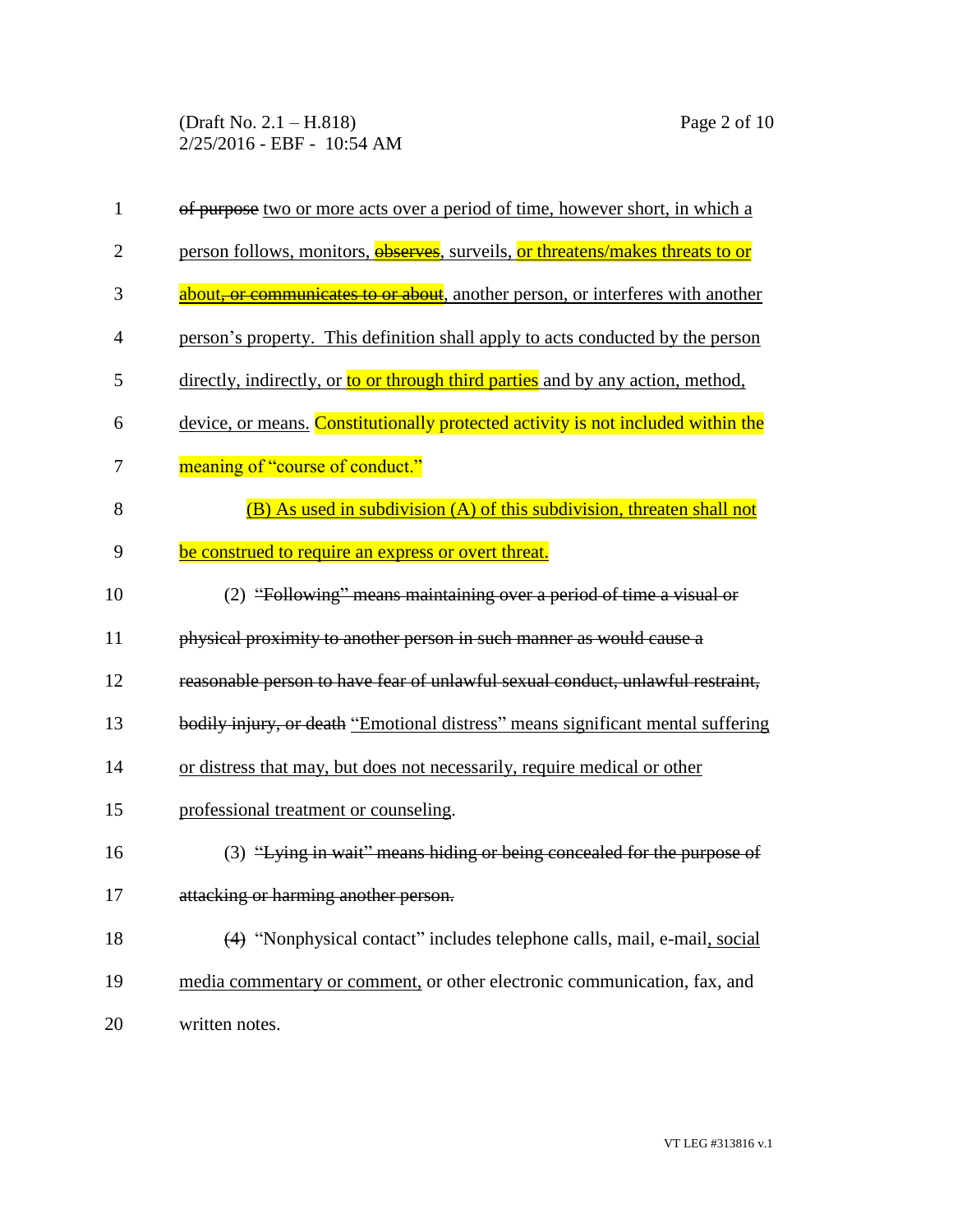| 1              | (4) "Reasonable person" means a reasonable person in the victim's              |
|----------------|--------------------------------------------------------------------------------|
| $\overline{2}$ | circumstances.                                                                 |
| 3              | (5) "Sexually assaulted the plaintiff" means that the defendant engaged        |
| 4              | in conduct that meets elements of lewd and lascivious conduct as defined in    |
| 5              | 13 V.S.A. § 2601, lewd and lascivious conduct with a child as defined in       |
| 6              | 13 V.S.A. § 2602, sexual assault as defined in 13 V.S.A. § 3252, aggravated    |
| 7              | sexual assault as defined in 13 V.S.A. § 3253, use of a child in a sexual      |
| 8              | performance as defined in 13 V.S.A. § 2822, or consenting to a sexual          |
| 9              | performance as defined in 13 V.S.A. § 2823 and that the plaintiff was the      |
| 10             | victim of the offense.                                                         |
| 11             | (6) "Stalk" means to <b>purposefully/intentionally</b> engage in a course of   |
| 12             | conduct which consists of following or lying in wait for a person, or          |
| 13             | threatening behavior directed at a specific person or a member of the person's |
| 14             | family, and:                                                                   |
| 15             | $(A)$ serves no legitimate purpose; and                                        |
| 16             | (B) that the person engaging in the conduct knows or should know               |
| 17             | would cause a reasonable person to fear for his or her safety or the safety of |
| 18             | another or would cause a reasonable person substantial emotional distress.     |
| 19             | (7) "Stay away" means to refrain from knowingly:                               |
| 20             | (A) initiating or maintaining a physical presence near the plaintiff;          |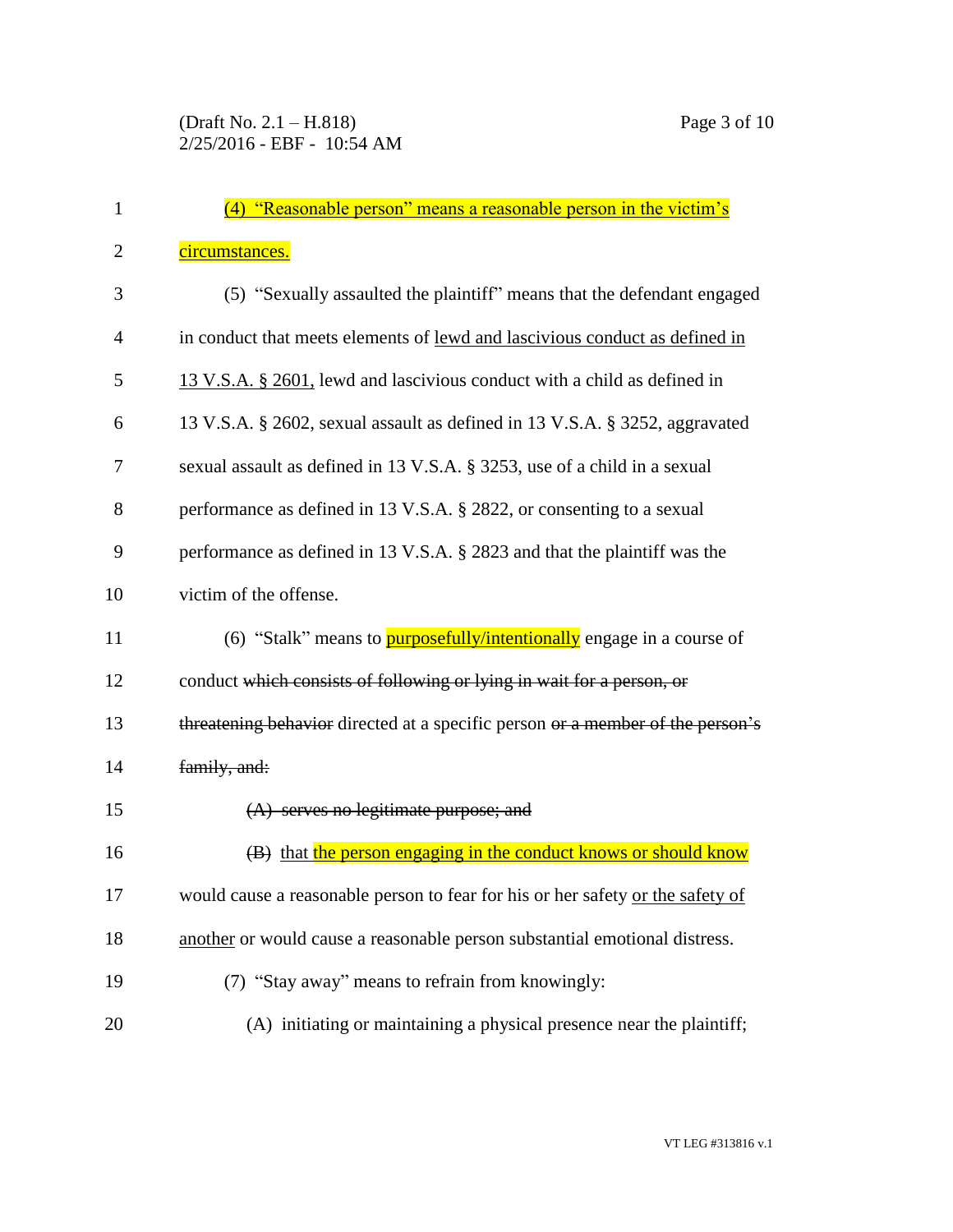## (Draft No. 2.1 – H.818) Page 4 of 10 2/25/2016 - EBF - 10:54 AM

| $\mathbf{1}$ | (B) engaging in nonphysical contact with the plaintiff directly or                       |
|--------------|------------------------------------------------------------------------------------------|
| 2            | indirectly; or                                                                           |
| 3            | (C) engaging in nonphysical contact with the plaintiff through third                     |
| 4            | parties who may or may not know of the order.                                            |
| 5            | (8) "Threatening behavior" means acts which would cause a reasonable                     |
| 6            | person to fear unlawful sexual conduct, unlawful restraint, bodily injury,               |
| 7            | death, including verbal threats,; written, telephonic, or other electronically           |
| 8            | <del>eommunicated threats,; vandalism,; or physical contact without consent.</del>       |
| 9            | Threaten" shall not be construed to require an intent to threaten, whether               |
| 10           | <mark>established by an overt statement of intent to cause physical harm or by an</mark> |
| 11           | other means.                                                                             |
| 12           | Sec. 2. 12 V.S.A. § 5133 is amended to read:                                             |
| 13           | § 5133. REQUESTS FOR AN ORDER AGAINST STALKING OR                                        |
| 14           | <b>SEXUAL ASSAULT</b>                                                                    |
| 15           | (a) A person, other than a family or household member as defined in                      |
| 16           | 15 V.S.A. § 1101(2), may seek an order against stalking or sexual assault on             |
| 17           | behalf of him him- or herself or his or her children by filing a complaint under         |
| 18           | this chapter. The plaintiff shall submit an affidavit in support of the order.           |
| 19           | (b) Except as provided in section 5134 of this title, the court shall grant the          |
| 20           | order only after notice to the defendant and a hearing. The plaintiff shall have         |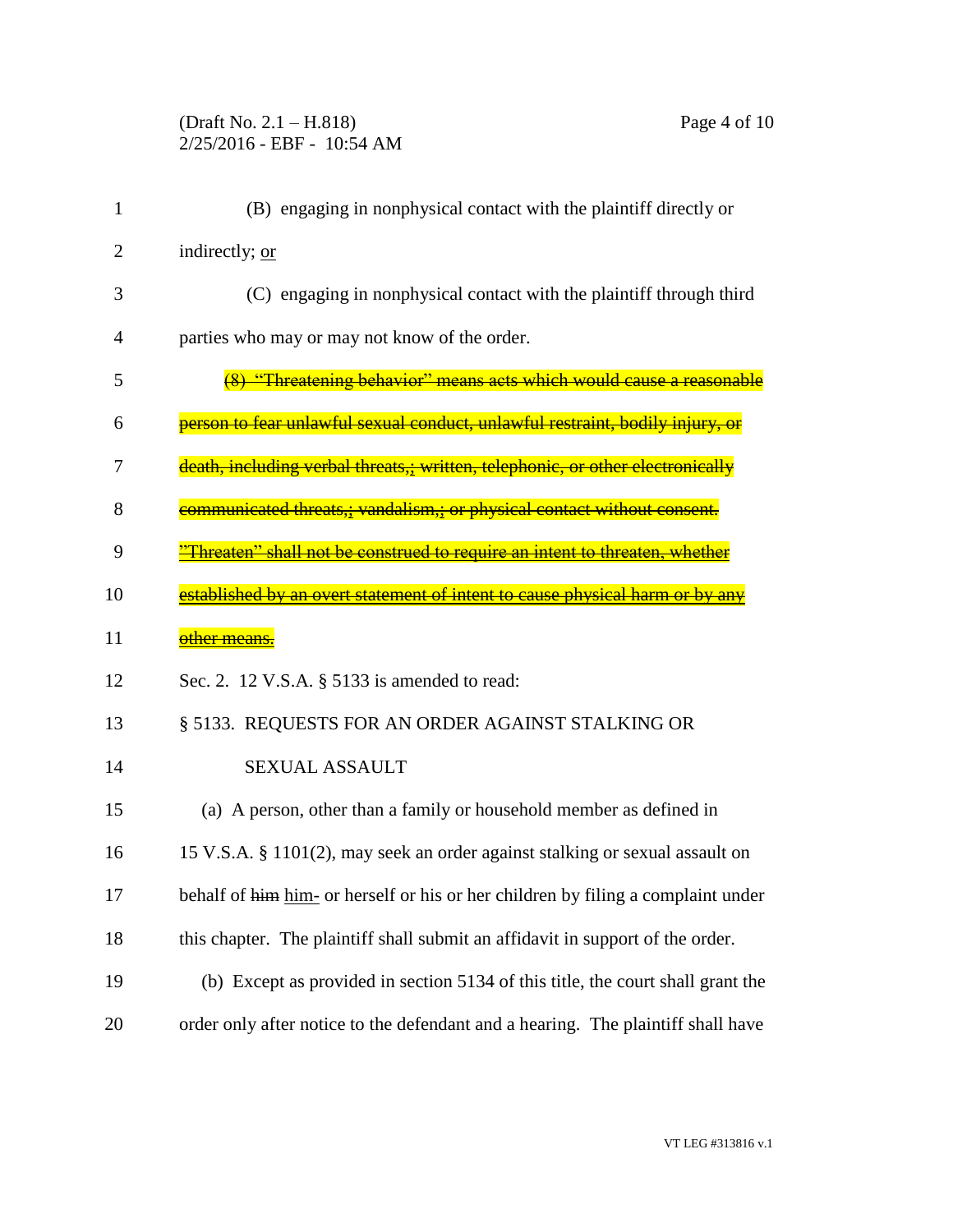## (Draft No. 2.1 – H.818) Page 5 of 10 2/25/2016 - EBF - 10:54 AM

| $\mathbf{1}$   | the burden of proving by a preponderance of the evidence that the defendant        |
|----------------|------------------------------------------------------------------------------------|
| $\overline{2}$ | stalked or sexually assaulted the plaintiff.                                       |
| 3              | (c) In a hearing under this chapter, neither opinion evidence of nor               |
| $\overline{4}$ | evidence of the reputation of the plaintiff's sexual conduct shall be admitted.    |
| 5              | Evidence of prior sexual conduct of the plaintiff shall not be admitted;           |
| 6              | provided, however, where it bears on the credibility of the plaintiff or it is     |
| 7              | material to a fact at issue and its probative value outweighs its private          |
| $8\,$          | character, the court may admit any of the following:                               |
| 9              | (1) Evidence evidence of the plaintiff's past sexual conduct with the              |
| 10             | defendant.;                                                                        |
| 11             | (2) Evidence evidence of specific instances of the plaintiff's sexual              |
| 12             | conduct showing the source of origin of semen, pregnancy, or disease-; or          |
| 13             | (3) Evidence evidence of specific instances of the plaintiff's past false          |
| 14             | allegations of violations of 13 V.S.A. chapter 59 or 72.                           |
| 15             | $(d)$ (d)(1) If the court finds by a preponderance of evidence that the defendant  |
| 16             | has stalked or sexually assaulted the plaintiff, or has been convicted of stalking |
| 17             | or sexually assaulting the plaintiff, the court shall order the defendant to stay  |
| 18             | away from the plaintiff or the plaintiff's children, or both, and may make any     |
| 19             | other such order it deems necessary to protect the plaintiff or the plaintiff's    |
| 20             | children, or both.                                                                 |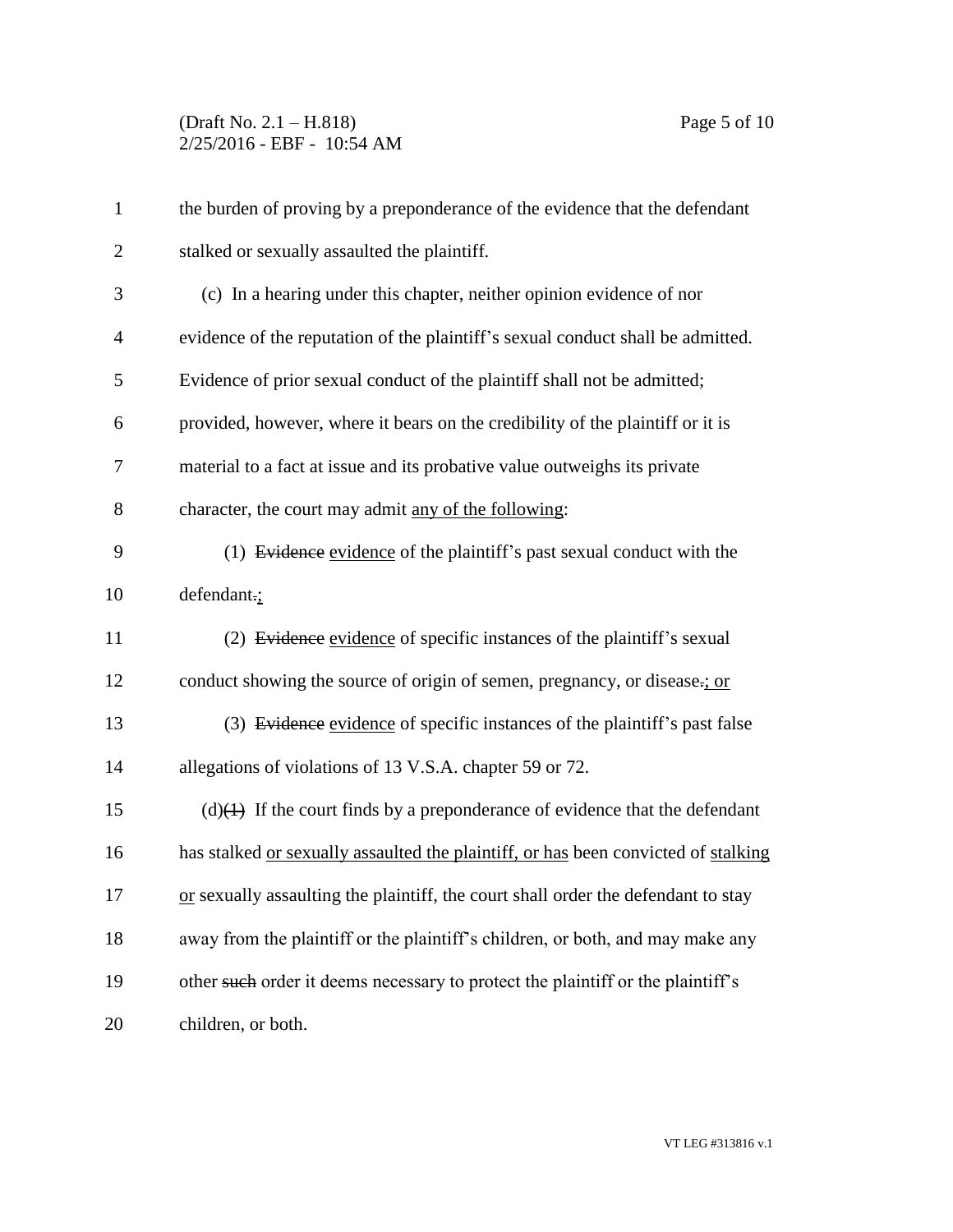(Draft No. 2.1 – H.818) Page 6 of 10 2/25/2016 - EBF - 10:54 AM

| $\mathbf{1}$   | (2) If the court finds by a preponderance of evidence that the defendant            |
|----------------|-------------------------------------------------------------------------------------|
| $\overline{c}$ | has sexually assaulted the plaintiff and there is a danger of the defendant         |
| 3              | further harming the plaintiff, the court shall order the defendant to stay away     |
| 4              | from the plaintiff or the plaintiff's children, or both, and may make any other     |
| 5              | such order it deems necessary to protect the plaintiff or the plaintiff's children, |
| 6              | or both. The court may consider the defendant's past conduct as relevant            |
| 7              | evidence of future harm.                                                            |
| 8              | (e) Relief shall be granted for a fixed period, at the expiration of which          |
| 9              | time the court may extend any order, upon motion of the plaintiff, for such         |
| 10             | additional time as it deems necessary to protect the plaintiff or the plaintiff's   |
| 11             | children, or both. It is not necessary for the court to find that the defendant     |
| 12             | stalked or sexually assaulted the plaintiff during the pendency of the order to     |
| 13             | extend the terms of the order. The court may modify its order at any                |
| 14             | subsequent time upon motion by either party and a showing of a substantial          |
| 15             | change in circumstance.                                                             |
| 16             | * * *                                                                               |
| 17             | Sec. 3. 13 V.S.A. § 1021 is amended to read:                                        |
| 18             | § 1021. DEFINITIONS                                                                 |
| 19             | (a) For the purpose of As used in this chapter:                                     |
| 20             | * * *                                                                               |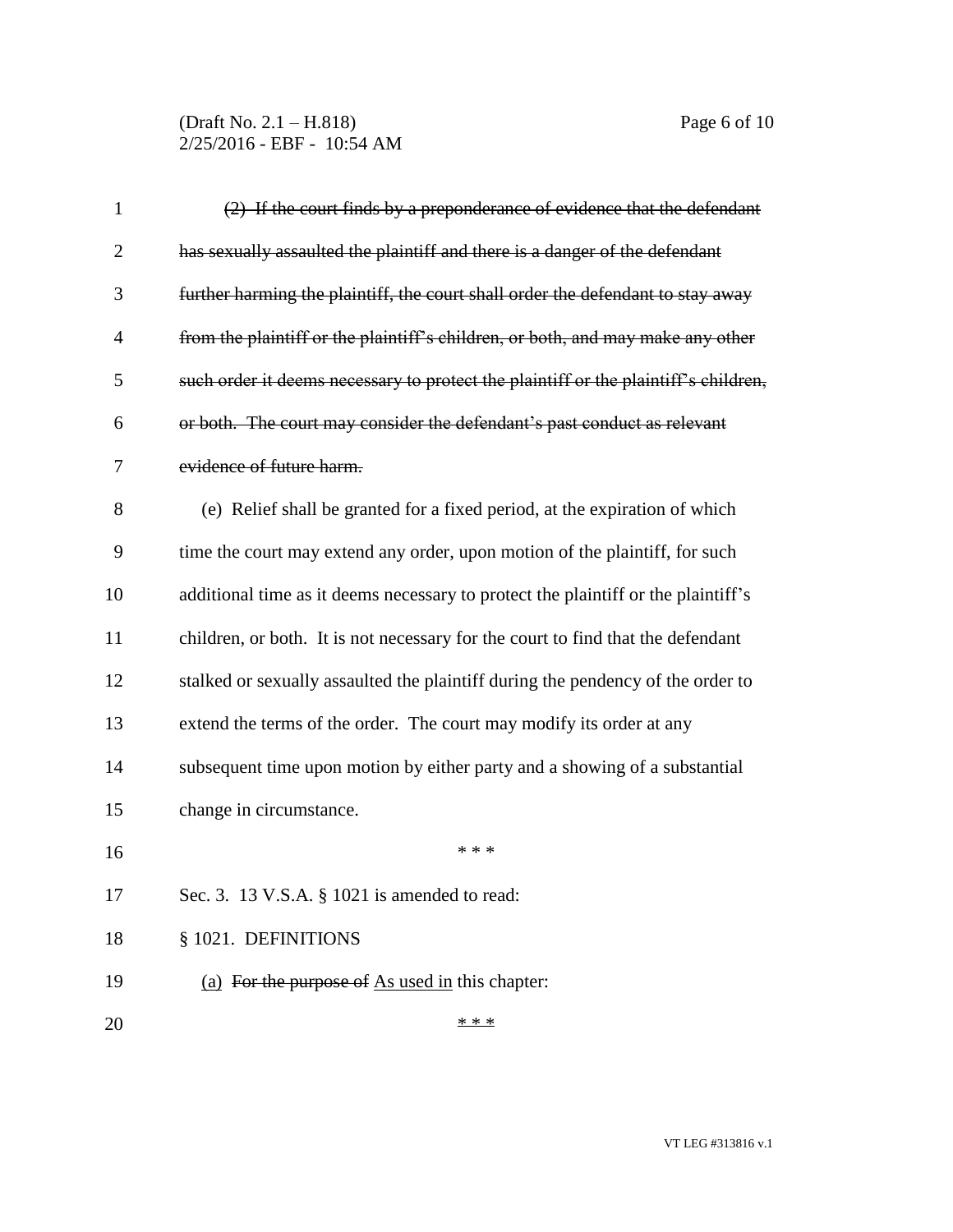(Draft No. 2.1 – H.818) Page 7 of 10 2/25/2016 - EBF - 10:54 AM

| $\mathbf{1}$   | (b) As used in this subchapter, (4) Course "course of conduct" means a           |
|----------------|----------------------------------------------------------------------------------|
| $\overline{2}$ | pattern of conduct composed of two or more acts over a period of time,           |
| 3              | however short, evidencing a continuity of purpose. Constitutionally protected    |
| $\overline{4}$ | activity is not included within the meaning of "course of conduct."              |
| 5              | Sec. 4. 13 V.S.A. chapter 19, subchapter 7 is amended to read:                   |
| 6              | Subchapter 7. Stalking                                                           |
| 7              | § 1061. DEFINITIONS                                                              |
| 8              | As used in this subchapter:                                                      |
| 9              | $(1)$ (A) "Stalk" means to engage in a course of conduct which consists of       |
| 10             | following, lying in wait for, or harassing, and:                                 |
| 11             | (A) serves no legitimate purpose; and                                            |
| 12             | (B) would cause a reasonable person to fear for his or her physical              |
| 13             | safety or would cause a reasonable person substantial emotional distress.        |
| 14             | (2) "Following" means maintaining over a period of time a visual or              |
| 15             | physical proximity to another person in such manner as would cause a             |
| 16             | reasonable person to have a fear of unlawful sexual conduct, unlawful restraint, |
| 17             | bodily injury, or death.                                                         |
| 18             | (3) "Harassing" means actions directed at a specific person, or a                |
| 19             | member of the person's family, which would cause a reasonable person to fear     |
| 20             | unlawful sexual conduct, unlawful restraint, bodily injury, or death, including  |
| 21             | verbal threats, written, telephonic, or other electronically communicated        |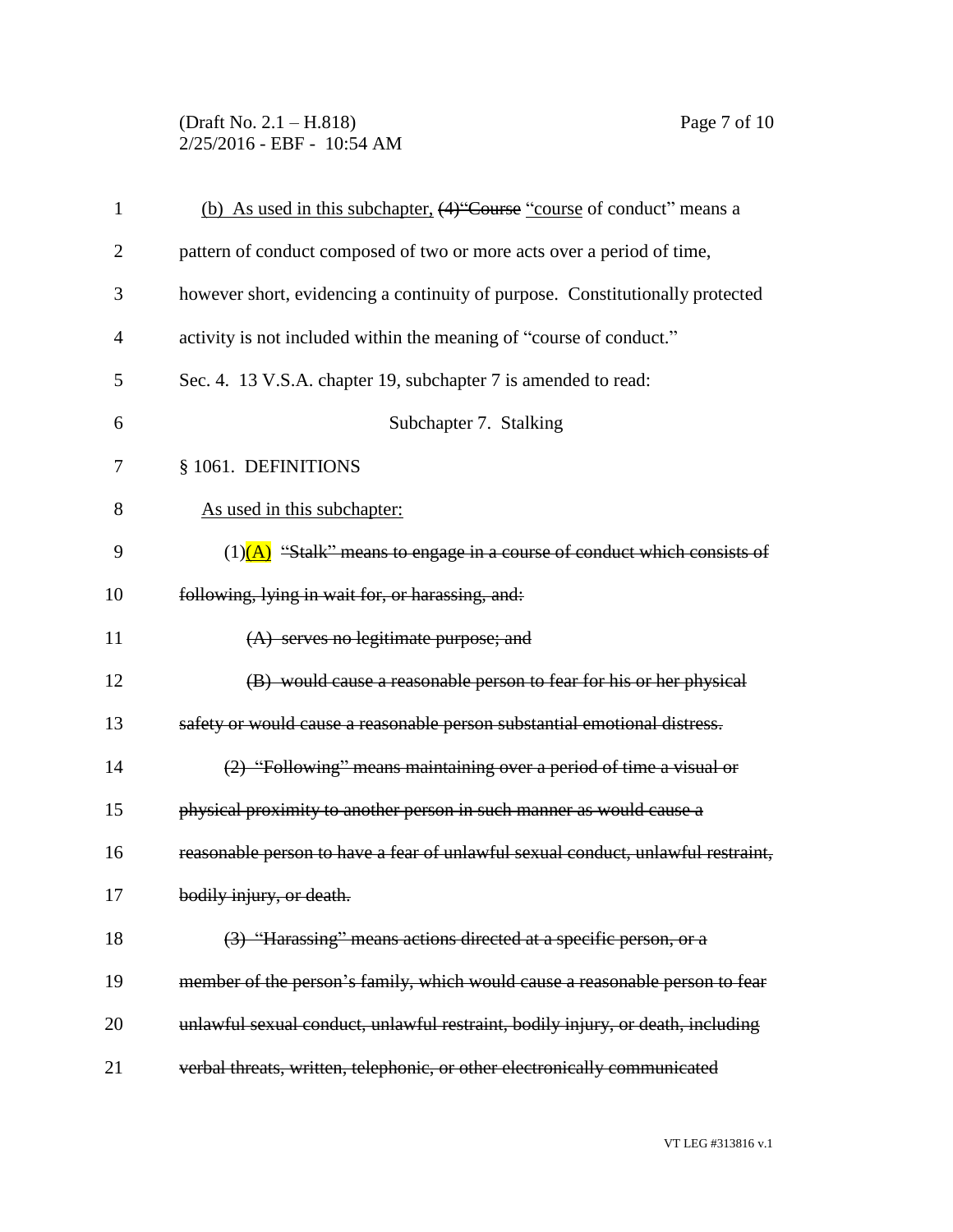(Draft No. 2.1 – H.818) Page 8 of 10 2/25/2016 - EBF - 10:54 AM

| 1              | threats, vandalism, or physical contact without consent "Course of conduct"     |
|----------------|---------------------------------------------------------------------------------|
| $\overline{2}$ | means two or more acts over a period of time, however short, in which a         |
| 3              | person follows, monitors, observes, surveils, or threatens/makes threats to or  |
| 4              | about, or communicates to or about, another person, or interferes with another  |
| 5              | person's property. This definition shall apply to acts conducted by the person  |
| 6              | directly, indirectly, or to or through third parties and by any action, method, |
| 7              | device, or means.                                                               |
| 8              | (B) As used in subdivision (A) of this subdivision, threaten shall not be       |
| 9              | construed to require an express or overt threat.                                |
| 10             | (4) "Lying in wait" means hiding or being concealed for the purpose of          |
| 11             | attacking or harming another person.                                            |
| 12             | (2) "Emotional distress" means significant mental suffering or distress         |
| 13             | that may, but does not necessarily, require medical or other professional       |
| 14             | treatment or counseling.                                                        |
| 15             | (3) "Reasonable person" means a reasonable person in the victim's               |
| 16             | circumstances.                                                                  |
| 17             | (4) "Stalk" means to <b>purposefully/intentionally</b> engage in a course of    |
| 18             | conduct the person engaging in the conduct knows or should know directed at     |
| 19             | a specific person that would cause a reasonable person to fear for his or her   |
| 20             | safety or the safety of another or would cause a reasonable person substantial  |
| 21             | emotional distress.                                                             |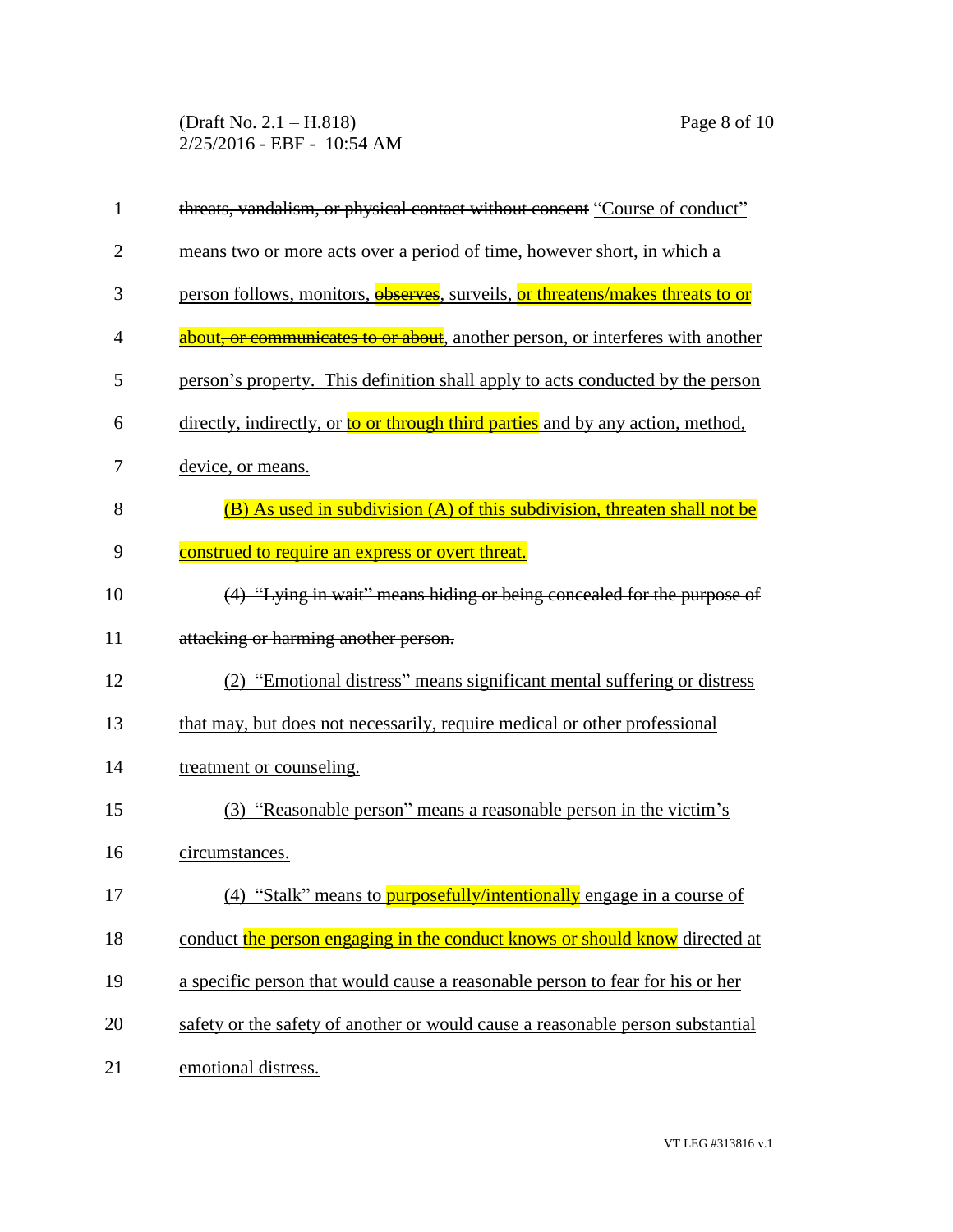(Draft No. 2.1 – H.818) Page 9 of 10 2/25/2016 - EBF - 10:54 AM

| ı  | or ''threatening behavior''<br>shall have the                                         |
|----|---------------------------------------------------------------------------------------|
| 2  | provided in section 1021 of this title means to act in a manner that wou              |
| 3  | onable person to fear unlawful sexual conduct, unlawful rest                          |
| 4  | <u>dily injury, or death, including verbal threats; written, telephonic, or other</u> |
| 5  | electronically communicated threats: vandalism: or physical contact withou            |
| 6  | <u>"Threaten" shall not be construed to require an intent to threaten</u>             |
| 7  | hether established by an overt statement of intent to cause physical har              |
| 8  | any other mean:                                                                       |
| 9  | § 1062. STALKING                                                                      |
| 10 | Any person who intentionally stalks another person shall be imprisoned not            |
| 11 | more than two years or fined not more than \$5,000.00, or both.                       |
| 12 | § 1063. AGGRAVATED STALKING                                                           |
| 13 | (a) A person commits the crime of aggravated stalking if the person                   |
| 14 | intentionally stalks another person, and:                                             |
| 15 | (1) such conduct violates a court order that prohibits stalking and is in             |
| 16 | effect at the time of the offense; or                                                 |
| 17 | (2) has been previously convicted of stalking or aggravated stalking; $\theta$        |
| 18 | (3) has been previously convicted of an offense an element of which                   |
| 19 | involves an act of violence against the same person; or                               |
| 20 | (4) the person being stalked is under the age of 16 years of age; or                  |